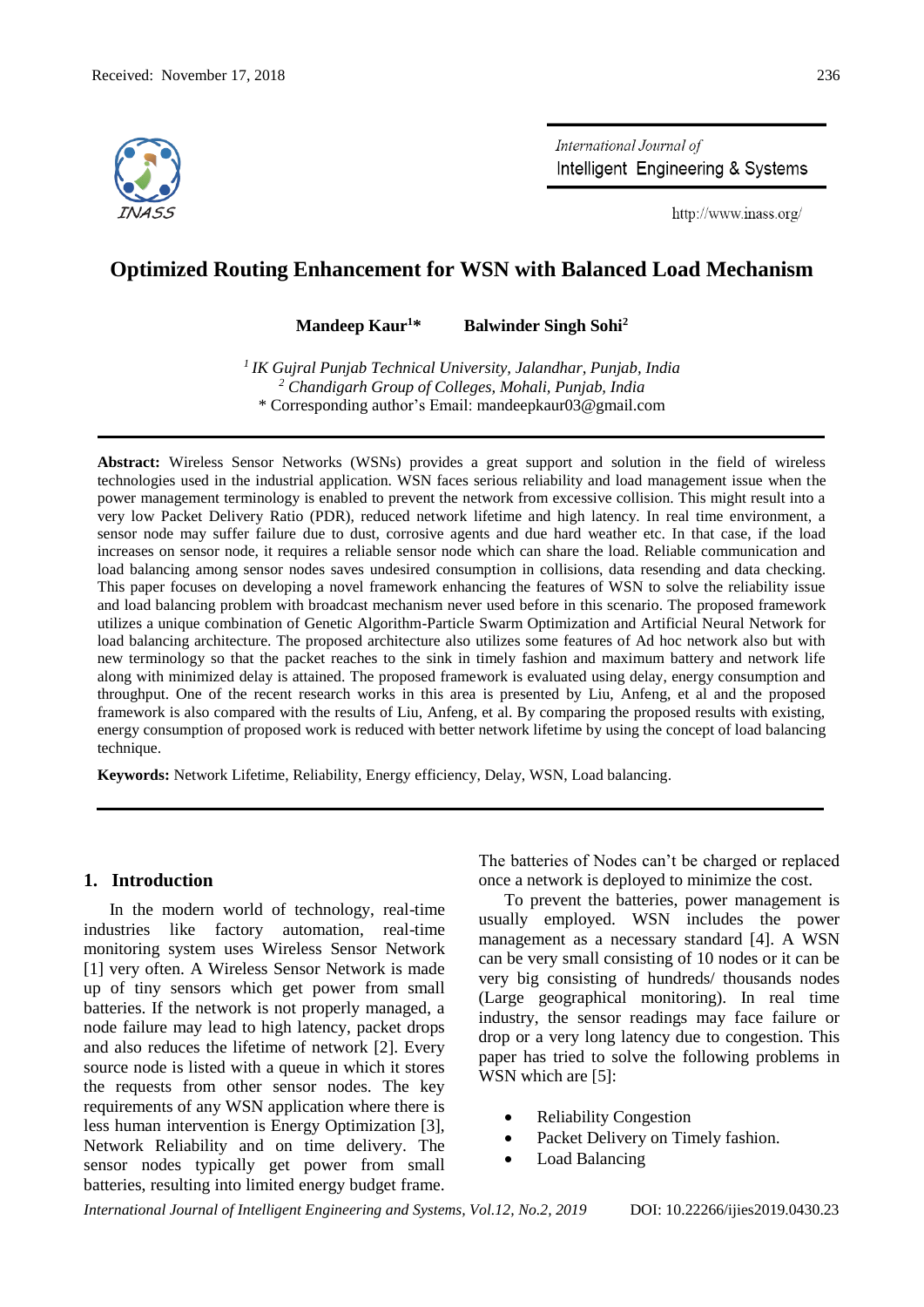The above section has described the context of the research paper and describes the wireless sensor network following the key requirements with the problems that would be considered for the execution [6].

The architecture of the proposed algorithm is explained in the third section into four steps that is set up of the network, Broadcasting, trust model development and the load balancing. Later the network parameters are being determined. The approach is designed and executed in the next section that is results and discussion. This section explains the results of the parameters, namely, Throughput, Energy, Delay, Collision, Battery Charge, Battery Life, and Network Lifetime for different nodes. The execution of the parameters is taken for with and without broadcasting. The proposed architecture optimizes the reliability and lifetime with the introduction of cache memory and broadcasting concept [8].

The proposed research work has utilized a combination of Genetic Algorithm-Particle Swarm Optimization and Artificial Neural Network (ANN). ANN is comprised of three layers namely input, hidden and an output layer. The input layer is responsible to take the raw data whereas the hidden layer transforms the data into a format which is understandable by ANN. Weight generation mechanism is used to propagate the input data to attain the best training architecture [9]. All the optimization algorithms run over the fitness function designed to attain the maximum goal. GA-PSO is a hard threshold algorithm hence the fitness function is designed in such a manner that only relevant data is selected [10].

The rest of the paper is organized in such a manner that section 2 represents the related work which represents the work done in a previous year in the same contrast. Section 3 is the proposed work with results section elaborated and compared in section 4. The paper is concluded in section 5 and a hint of futuristic approaches in this arena is given.

# **2. Related work**

A lot of research work has been done by various researchers working around the globe. Following survey gives a brief review of load balancing mechanisms along with energy minimization algorithms.

Xinming Zhang in 2016 has presented an efficient broadcast protocol for asynchronous wireless sensor networks based on dynamic delegation approach. In this work, energy consumption, delay, and transmission rate is calculated as a performance metrics. The proposed work has used destination node that receives a data packet from an appropriate sender node but there is a problem in the load balancing on nodes according to the data packet. If the data packet is unbalanced then the chances of energy losses are more. In the proposed work, the focus on minimizing the energy consumption rate during the simulation using a broadcast protocol with load balancing mechanism. Felix Dobslaw in 2016 has presented a model based on end-to-end reliability-aware scheduling approaches for wireless sensor networks. In this research, a issue occurs during scheduling. The proposed simulation cannot support multi-channel scheduling. To overcome this type of problem, the author has proposed a load balancing based trust model for scheduling the transmission for multiusers based on reliability and load balancing mechanism using broadcasting protocol. Xingcheng Liu in2015 has proposed joint network-channel coding (JNCC) technique in wireless sensor networks using dynamic energy consumption optimization scheme, but, in this, the time delay is just acceptable and the rate of energy consumption per bits is high due to the lack of an appropriate route set up between the transmitter and receiver. To sort out this problem of the researcher, the researchers have designed a simulation model on the basis of energy consumption by using the trust model approach. In this work, the performance metrics like energy consumption and bit error rate are computed. Yanjun Li in2009 has presented Two hop velocity based routing (THVR) protocol in Wireless Sensor Networks to improve the delivery time. In this work, the researchers have used the velocity based routing algorithm with a trust model to minimize the miss ratio problem. Kuila in 2013 has proposed load balancing clustering based on GA optimization technique whereas in proposed work hybridization of GA and PSO is proposed to enhance network lifetime along with reducing end to end delay. Amir Ehsani Zonouz in 2016 has proposed a reliability, cost, and energy-aware approach in hybrid wireless sensor networks. In this work, the failure of the node occurs during the data packets transmission, so, the rate of packet drop is more and to sort out this problem in proposed work, the researchers have used end-to-end route reliability approach based on the trust model and load balancing mechanism. Saman Siavosh in 2016 has presented Load balanced mechanism using energy efficient clustering protocol for wireless sensor networks. In this research, some important parameters like nodes aliveness, network lifetime and data packets transmission rate are calculated.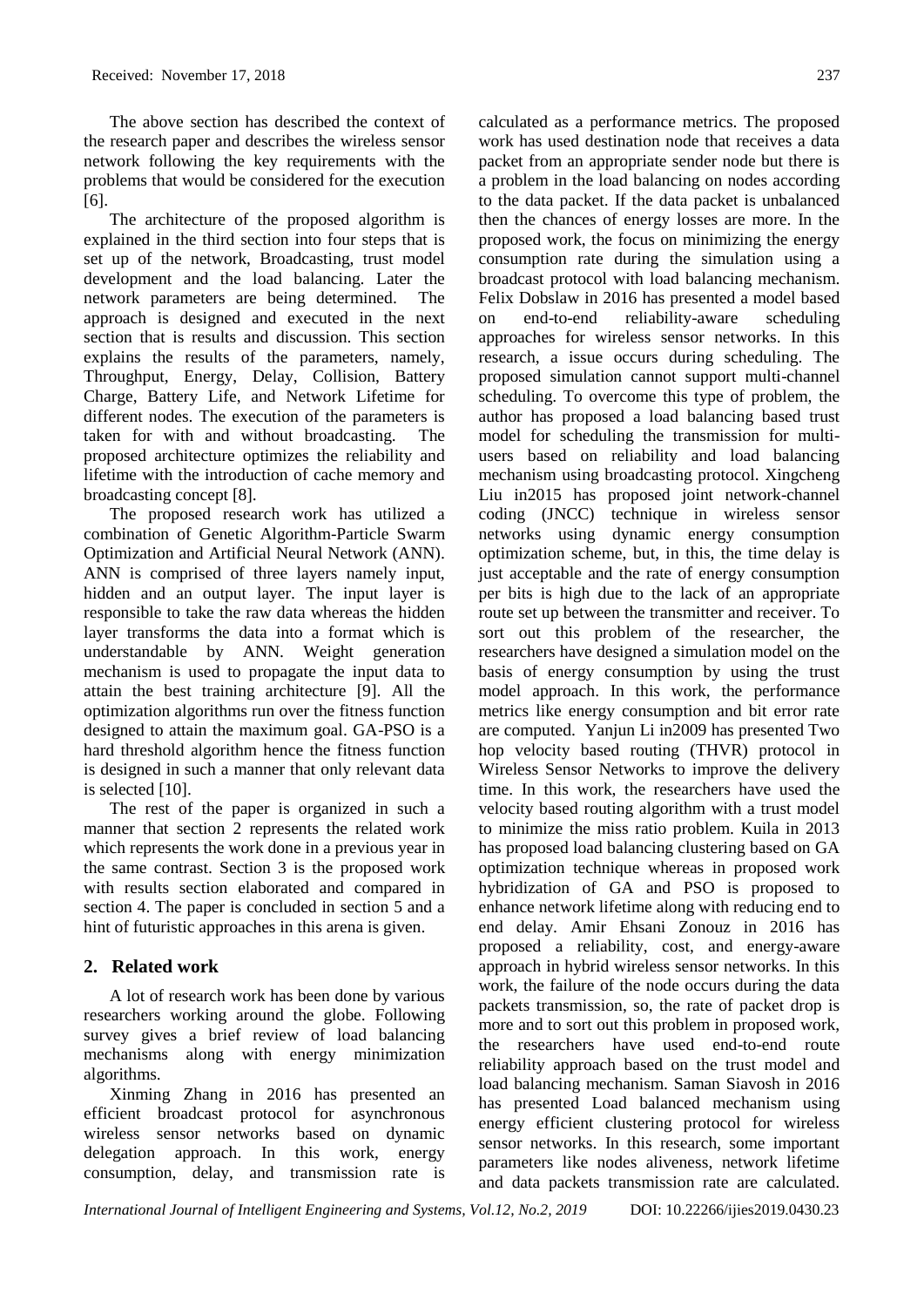One of the major limitations of proposed work is low energy capacity, so, the efficiency of proposed work is dependent on the energy of sensor nodes. To minimize the energy capacity of sensor nodes, some mechanisms such as timing-radio approach, limited control packets approach, and topology control integration approach is provided with the balancing mechanism. Surinder Singh in 2015 has proposed trust and reputation models based wireless sensor networks simulator. In this work, trust and Linguistic Fuzzy Trust Model (LFTM) is used for the simulation of the wireless sensor network system. The researcher has calculated the efficiency of the proposed work on the basis of energy consumption, satisfaction rate and path length which is used for the transmission during the simulation. From this paper, the researchers have observed that with the increment in the sensor nodes, the rate of energy consumption is increased for both trust and reputation models. To minimize this type of problems, newer distribution strategies for the wireless sensor network domain based on the load balancing mechanism is proposed. A. Liu et al. in 2018 has presented a co-operative sensing mechanism for the route discovery process which inspires the proposed algorithm as well.

Sensor nodes are accessed remotely and placed where it is impossible to set up. To utilize the full potential of sensor nodes during the data transmission, we must first address the abnormal sensor nodes of these networks and the resulting technical issues. In this research work, a route optimization mechanism is proposed with the concept of load balancing to overcome the problems of existing WSN routing mechanism. The main problem of existing routing protocols is high energy consumption rate and balancing mechanism of nodes during the data transmission. If we reduce the energy consumption rate, then network lifetime is also improved because network lifetime is a major issue of WSN. There are a lot of work already presented to overcome these problems like optimization technique, fuzzy logic, and classifiers, but due to lack of load balancing concept, the obtained results are not acceptable and needed improvement.

### **3. Proposed work**

The proposed architecture is divided into two parts:

- Routing Optimization
- Load Balancing

#### **3.1 Routing optimization**

The setup phase consists of three different node counts: 50,100 and 200. All the wireless sensor nodes have been deployed randomly. To maintain uncertainty into the network, energy node has been provided with random values of energy, battery units, and consumption unit. Now, as in real time scenario, it is obvious that some of the nodes will be in sleep state due to:

- Power management mode
- Critical due to battery issues
- Dead due to environment conditions

The active and sleep states have been designed as follows:

Active-Sleep state of the nodes // description: input;

Function act [f]=Activesleep(n) n=total nodes **For i=1 to all n** Output:K=round(rand) **If: state of the node [active or sleep]**  $f[i] = "sleep";$ **Else** f[i]= "Active" **End**if **End** for

Now, as the nodes will be deployed in the network with random locations to maintain the uncertainty in the network. There would be source and destination which would be involved in the data packet communication. A path is required through which the data packets would be transferred. If a situation is considered when the data has to be transferred for the first time and no node is involved in any communication previously. In such a situation, it is very difficult to choose a path which is secure and fits in the budget.

Let  $\lambda$  be the coverage distance of any node  $λ = width * 25/100;$ Co\_list=[ ]; cov\_dist =[ ]; **For each n\_d in nodelist** x i= xloc (n\_d); // finding the xlocation of the node  $y_i = y \cdot y$  (n\_d); // finding the ylocation of the node;

Covcount=0;

**For each n\_jin the node list**

**If n d!= n j** // if both the nodes are not same

 $x_p = xloc (n_i);$ 

 $y_p =$  yloc  $(n_i)$ ;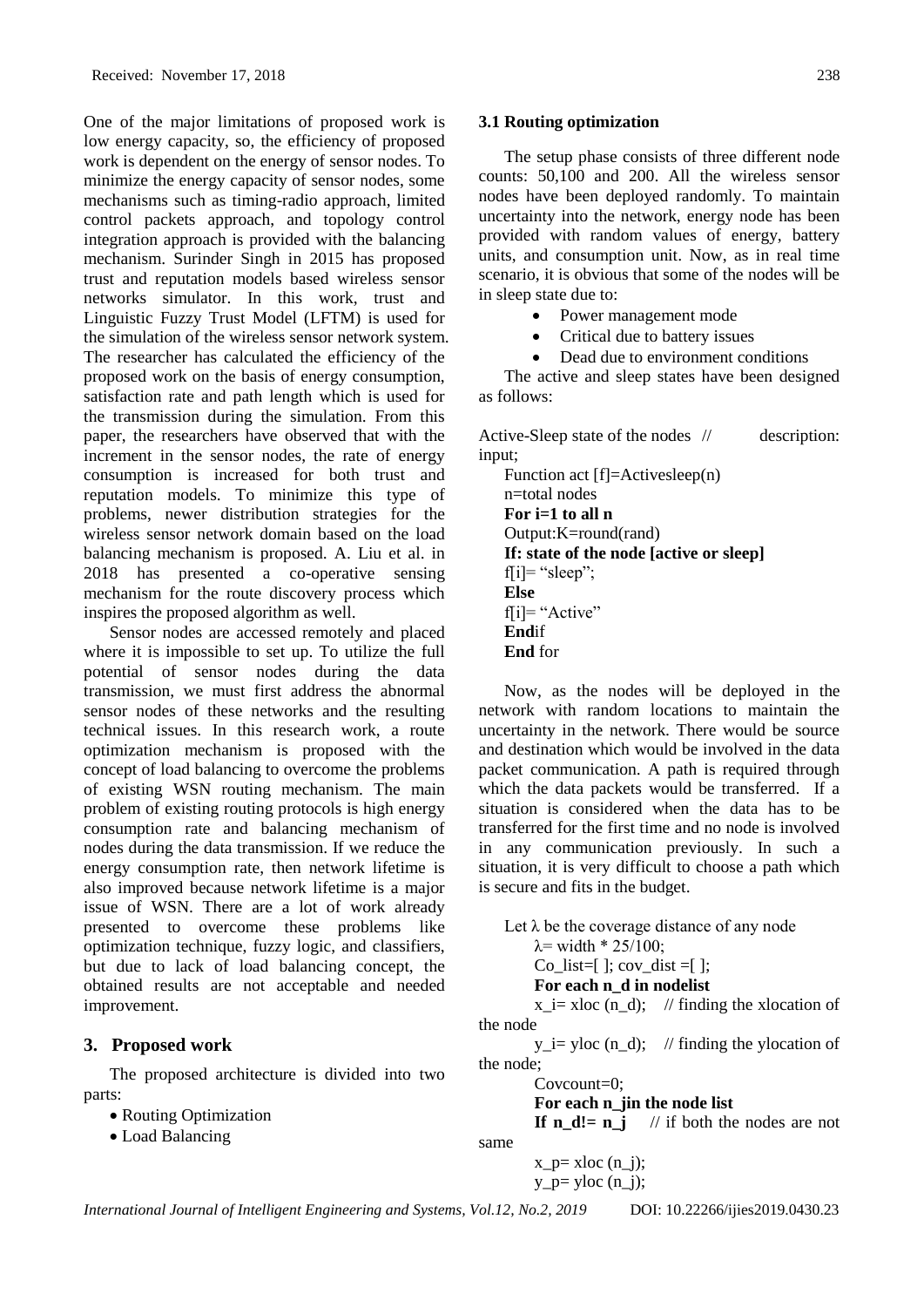$d = sqrt(( [\![x_i-x_p\!]\!] \wedge 2+(y_i-y_p) \wedge 2);$ **If d<=λ** cov\_list [n\_d,covcount]=n\_j; cov\_dist [n\_d,covcount]=d; covcount=covcount+1; **End** if **End** for **End** for Cov list  $=$  [Node d, Node p, Node j, Node l]- Node x

Cov dist =  $[220,240,250,245]$ ;

Now X will transfer the data to the node which is nearest to Node X that is Node d. Furtheron, Node d will follow the same procedure as that of node X. the chain will continue till the destination is not attained. Method B will be followed only when the broadcast response list is empty.

#### **3.2 The trust model**

Wireless network faces a latency and load balancing problem due to the absence of a trust model [21]. The network has to select the path every time to transmit the packet data. In this procedure, the network has to always look for available nodes without considering the fact that whether the nodes would be trusts worthy or not. The search and solution process consumes a lot of time and energy, thus increases the battery consumption if the data packet not delivered properly [22]. To avoid such delay in addition to the broadcast concept a trust model is proposed. The key aspects of the trust model are as follows:

If a node X delivers a packet successfully between source S and destination D then the proposed algorithm puts the node into the trust list for the path P(S, D). The node remains in the trust list as long as it does not start consuming energy more than ∆E for the packet transfer.

The proposed architecture in the world involves a monitor system deployed into the network to check the following specification:

If the node X is changing its position from the coordinates  $(Xx, Yy)$  to  $(Xx, Yy)$ , but still remains in the coverage set of transferring node as per method B.

If the node X is consuming energy less than ∆E or not is deleted from the trust list. The trust model can be explained as follows:

Let us consider the Figs. 1 (a) and (b). Fig. 1 (a) shows that node X has a node to a different position but still coverable by Node X, in this case, Node X will remain into the trust list as per the trust model.



Figure. 1 Examples: (a) node inside the coverage area and (b) node outside the coverage area

In Fig. 1 (b) the Node X move to a new position and it is now it out of the coverage area of Node X in such a scenario it will be deleted.

#### **3.3 The loading balancing**

The load balancing mechanism is adapted from one of the previous works done by the author itself. In this framework, the sensor node is assumed to be a processing node with multiple processing units. Each processing unit is computed with processing cost and the minimum processing cost element is selected as a transfer node unit.

The proposed work also utilizes a hybrid structure of GA and PSO for route optimization [23].

| <b>Function</b> | Optimized                           | $Route=$ |
|-----------------|-------------------------------------|----------|
|                 | Optimize_Hybrid(Nodes.architecture) |          |

Define nodes properties

1. all  $x=Nodearchitecture.x$  // X coordinates of nodes

2. all\_y= Node.architecture.y  $//$  Y coordinates of nodes

3. Defined coverage range, Cov\_range=[ ]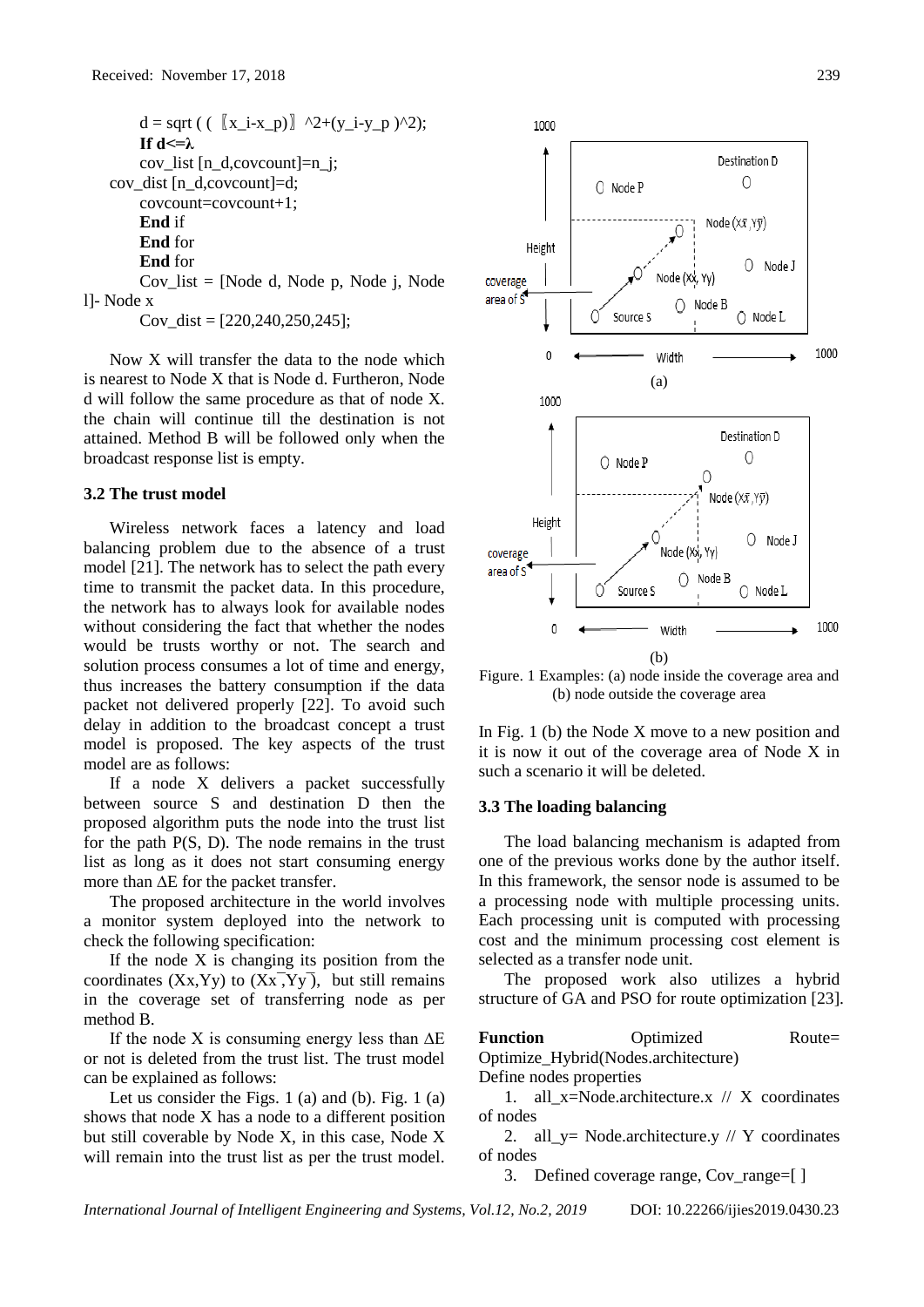- 4. **For i=1 to Total\_Nodes**
- 5. **For j=1 to Total\_Nodes**

6.  $dist = sqrt((all_x(i) - all_x(j))^2 +$  $\text{(all\_y(i) - all\_y(j))^2)}$  // Calculate distance between nodes using distance formula

- 7. **End** for
- 8. **End** for
- 9. Source, identify\_source( );
- 10. Destination, identify\_destination ( );
- 11. initial\_population\_ga= Node . Count;
- 12. mutation\_initial\_value=.5
- 13. cross over=" linear" ;

14. ga.optimset={ Population , Mutation , Crossover , fitness function }.

- 15. Find\_Node\_next\_hop =ga.fitness.value();
- 16. **If node.fitness\_accepted**
- 17. Add node to path;
- 18. **End** if
- 19. **If (Path.finalized)**
- 20. ttl= length.Path $()$ ; // total elements
- 21. **For i=1 to ttl**
- 22. intial velocity = random;
- 23. initial displacement=random;
- 24.

find\_pso\_fit(initial,velocity ,initial\_displace ment, route path elements)

- 25. find\_best\_fit(pso\_fitness)
- 26. **If satisfied (sendpacketthrough)**
- 27. **End**if
- 28. **End** for
- 29. **End**title.

The above mentioned algorithm is a hybrid algorithm and is designed by using the concept of GA and PSO to optimize the route discovery mechanism based on the fitness function.

## **4. Results and discussions**

This section explains the results obtained after the evaluation of the proposed work. The results have been shown in form of graphs and tables. From the above graph, as shown in Fig. 2 and Table 1, it can be concluded that using broadcasting method throughput values has been enhanced w.r.t. without broadcasting method. It has been seen that without broadcasting method maximum throughput is 87.41. On the other hand, throughput attained by the broadcasting algorithm is 88.17.Ina similar fashion; Fig. 3 represents the throughput with the broadcast.

Table 1. Throughput evaluation without broadcasting

| No. of<br><b>Iterations</b> | <b>Throughput</b><br>with 50<br>nodes | <b>Throughput</b><br>with 100<br>nodes | <b>Throughput</b><br>with 150<br>nodes |
|-----------------------------|---------------------------------------|----------------------------------------|----------------------------------------|
|                             | 85.85                                 | 86.38                                  | 86.94                                  |
|                             | 85.98                                 | 86.82                                  | 87.41                                  |
|                             | 86.73                                 | 86 14                                  | 86.96                                  |





Table 1. Throughput evaluation with broadcasting

| No. of<br><b>Iterati</b><br>ons | <b>Throug</b><br>hput<br>With 50<br><b>Nodes</b> | <b>Throughpu</b><br>t With 100<br><b>Nodes</b> | <b>Throughput</b><br><b>With 150</b><br><b>Nodes</b> |
|---------------------------------|--------------------------------------------------|------------------------------------------------|------------------------------------------------------|
|                                 | 87.23                                            | 88.34                                          | 89.45                                                |
|                                 | 87.46                                            | 88.23                                          | 89.43                                                |
|                                 | 87.34                                            | 87.89                                          | 88.22                                                |



Figure. 3 Throughput with 50, 100 and 150 nodes with broadcasting

|  | Table 2. Energy without broadcasting |  |
|--|--------------------------------------|--|
|  |                                      |  |

| No. of<br><b>Iterations</b> | <b>Energy</b><br>with 50<br>node | <b>Energy</b><br>with<br><b>100</b><br>nodes | <b>Energy</b><br>with 150<br>nodes |
|-----------------------------|----------------------------------|----------------------------------------------|------------------------------------|
|                             | 12.63                            | 11.75                                        | 10.22                              |
| $\mathcal{D}_{\cdot}$       | 13.44                            | 11.93                                        | 10.89                              |
|                             | 14.52                            | 12.32                                        | 10.53                              |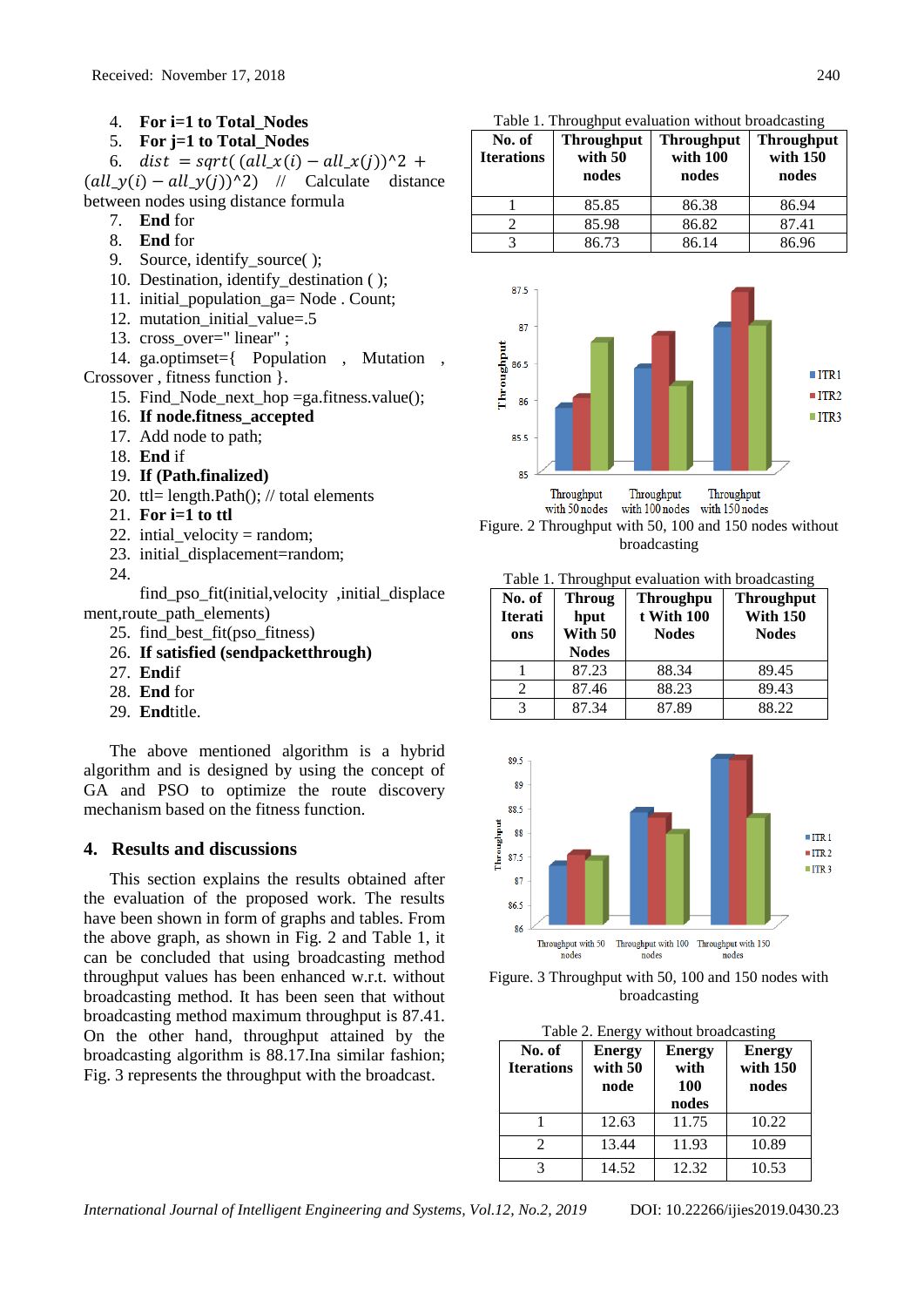

Figure. 4 Energy with 50, 100 and 150 nodes without broadcasting

| Table 3. Energy consumption with broadcast |                                  |                                    |                                    |
|--------------------------------------------|----------------------------------|------------------------------------|------------------------------------|
| No. of<br><b>Iterations</b>                | <b>Energy</b><br>with 50<br>node | <b>Energy</b><br>with 100<br>nodes | <b>Energy</b><br>with 150<br>nodes |
|                                            | 6.43                             | 4.35                               | 3.29                               |
|                                            | 8.47                             | 5.38                               | 3.32                               |
|                                            | 8.95                             | 5.96                               | 4.33                               |



Figure 5. Energy with 50, 100 and 150 nodes with broadcasting

Energy consumption is the total utilized energy for transmission of data packets from source to destination. The result as shown in Fig. 4 and Table 3, the low energy consumption using the broadcasting method and the average value for without broadcasting is 13.53 J for 50 nodes, 12.00 J for 100 nodes and 10.54 J for 150 nodes. Fig. 5 represents the energy consumption of the network with respect to the broadcast.

Figs. 6 and 7 represent the delay of the network with respect to with and without the broadcast in the network. Tables 5 and 6 represent the numeral values of delay for with and without broadcast. The tables clearly depict that the delay with broadcast is less as compared to the delay without broadcast.

|  | Table 4. Delay without broadcasting |  |
|--|-------------------------------------|--|
|  |                                     |  |

| No. of<br><b>Iterations</b> | <b>Delay</b><br>with 50<br>nodes | <b>Delay</b><br>with 100<br>nodes | Delay with<br>150 nodes |
|-----------------------------|----------------------------------|-----------------------------------|-------------------------|
|                             | 17                               | 23                                | 29                      |
|                             | 19                               | 25                                | 35                      |
|                             | 21                               | ЭC                                |                         |



Figure. 6 Delay with 50, 100 and 150 nodes without broadcasting

Table 5. Delay with broadcast

| of<br>No<br><b>Iterations</b> | <b>Delay</b><br>with<br>50<br><b>Nodes</b> | Delay with<br>100 Nodes | Delay with<br>150 Nodes |
|-------------------------------|--------------------------------------------|-------------------------|-------------------------|
|                               | 12                                         | 18                      | 24                      |
|                               | 14                                         | 19                      | 26                      |
|                               | 18                                         |                         | 37                      |



Figure. 7 Delay with 50, 100 and 150 nodes with broadcasting

| No. of            | <b>Network</b>  | <b>Network</b>  | <b>Network</b>  |
|-------------------|-----------------|-----------------|-----------------|
| <b>Iterations</b> | <b>Lifetime</b> | <b>Lifetime</b> | <b>Lifetime</b> |
|                   | with 50         | with 100        | with $150$      |
|                   | nodes           | nodes           | nodes           |
|                   | 3.2             | 4.6             | 5.1             |
|                   | 2.3             | 4.1             | 4.9             |
|                   | 2.1             | 3.2             |                 |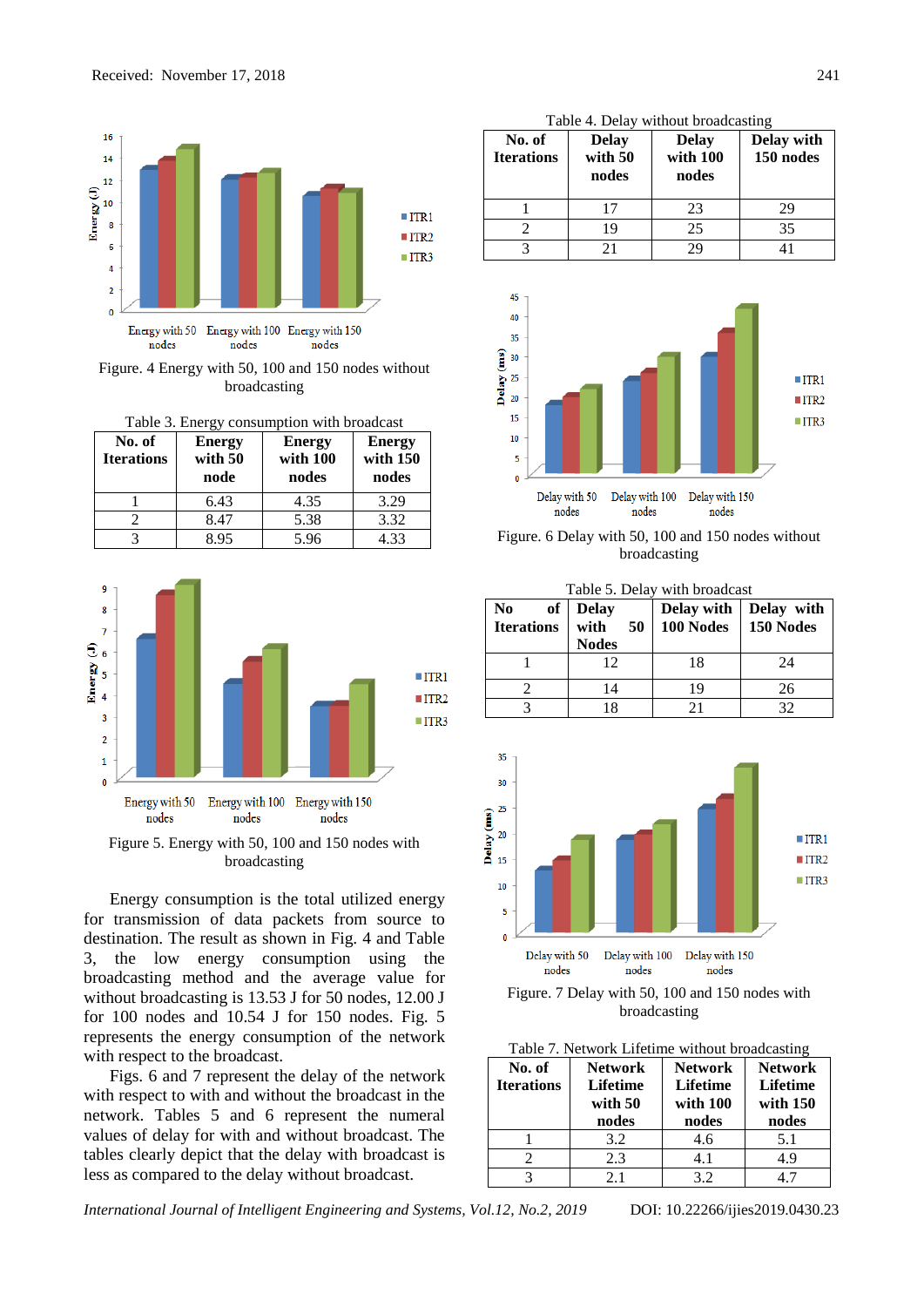

Figure. 8 Network lifetime with 50, 100 and 150 nodes without broadcasting

| No of<br><b>Iterations</b> | <b>Network</b><br><b>Lifetime</b><br>with 50<br><b>Nodes</b> | <b>Network</b><br><b>Lifetime</b><br>with 100<br><b>Nodes</b> | <b>Network</b><br><b>Lifetime</b><br>with $150$<br><b>Nodes</b> |
|----------------------------|--------------------------------------------------------------|---------------------------------------------------------------|-----------------------------------------------------------------|
|                            | 6.5                                                          | 7.8                                                           | 8.9                                                             |
|                            | 6.3                                                          | 7.3                                                           | 8.6                                                             |
|                            | 62                                                           | 71                                                            | 82                                                              |



Figure. 9 Network lifetime with 50, 100 and 150 nodes with broadcasting

Figs. 8 and 9 represent the network lifetime with respect to with and without the broadcast in the network. Tables 7 and 8 represent the values of Network Lifetime for with and without broadcast. The tables clearly depict that the Network Lifetime with broadcast is more as compared to the Network Lifetime without broadcast. In Fig.10, the delay of the proposed framework is improved by 35% as compared to previously implemented algorithms. In Fig.11, The throughput of the proposed algorithm is 2-4% more as compared to previous architectures. Fig. 12 is depicting the comparison of energy consumption and it has been seen that the proposed framework is reduced by 38.19%.



Figure. 13 Network lifetime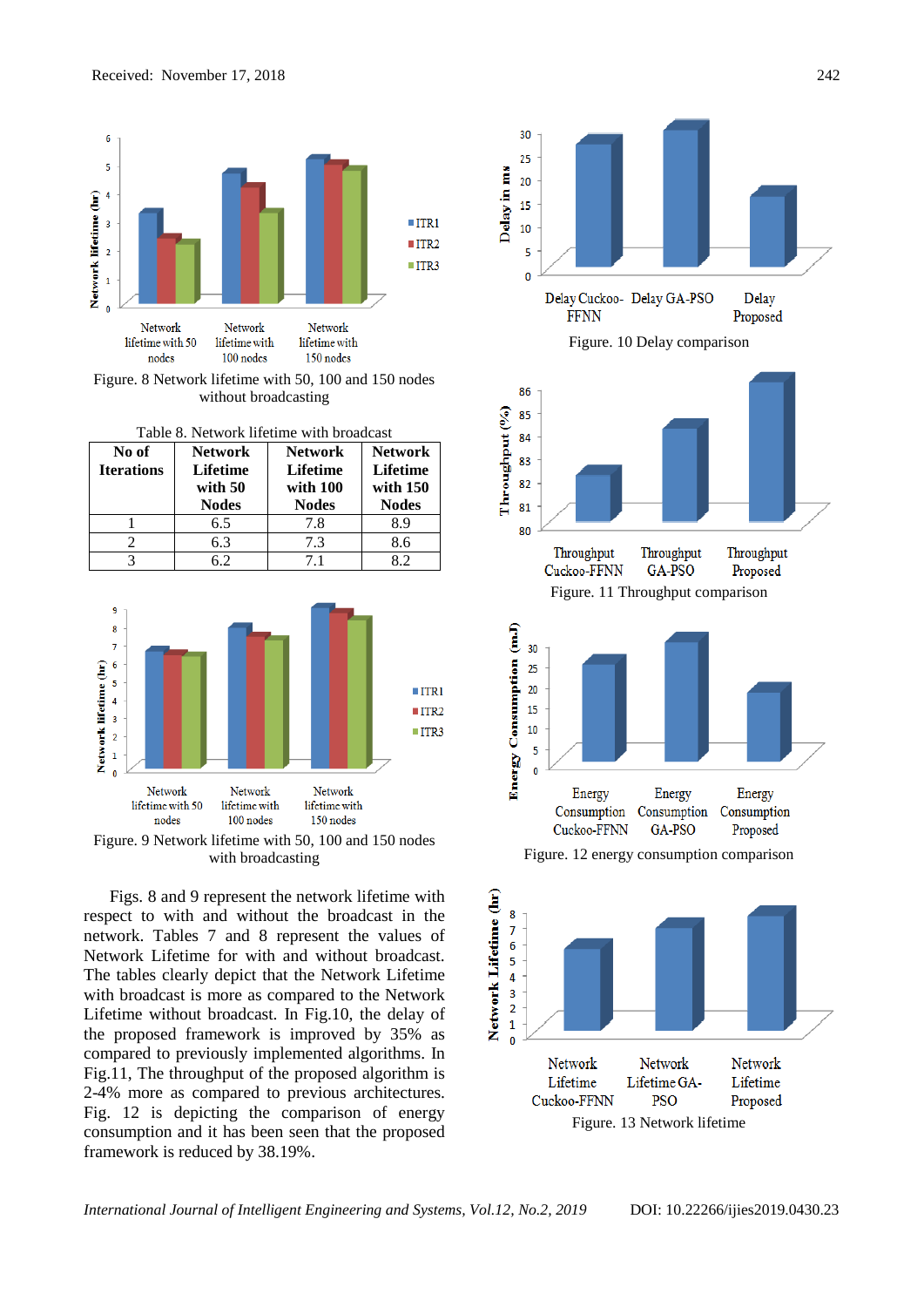Fig. 13 is depicting the comparison of network lifetime and it has been seen that the proposed framework is increased by 13.19%.

The proposed framework is also compared with the early developed frameworks by the same author [22, 23]. Where nodes were taken between 10 to150 based on different scenarios. Figs. 10, 11, 12 and 13 represent Average Delay, Throughput, Energy Consumption and Network Lifetime of the proposed algorithm and previously implemented structures of the same author.

The proposed framework is also compared with Liu, Anfeng et al. [7, 2018] taking the parameter of distance from sink. The first comparison is made on the base of delay between hops evaluated against the distance to sink.

In Fig.14, the maximum delay proposed by Liu, Anfeng is 14 ms for 100 m of distance from the sink whereas for the same constraints, the proposed work takes 2ms lead. The second parameter is an end to end delay plotted against the distance to sink.



*International Journal of Intelligent Engineering and Systems, Vol.12, No.2, 2019* DOI: 10.22266/ijies2019.0430.23

The average End-to-End Delay for Liu, Anfengis 72.1 ms for the distance ranging from 100- 500 meters from the sinkwhereas for the same configuration the proposed framework is 52.4 ms. The comparison of the proposed work has been drawn according to the QoS parameters of the conventional researches in [22, 23] based on Delay, network lifetime, throughput and energy consumption as per nodes whereas the comparison of proposed work of average one hop delay and end to end delay as per distance from sink node is with [7].

#### **5. Conclusion**

In recent years, the various number of WSN based real applications have been increased rapidly. In a real time environment, basically, some features are required i.e. high throughput, less energy consumption, reduced delay, high network lifetime and good battery life. The proposed research work has tried to optimize the lifetime and reliability by in introducing the concept of broadcast and cache memory to it. The proposed algorithm also included a trust model due to which the extra time and to search nodes for the transfer of data is saved. The proposed work model utilized the architecture of optimization along with load balancing the computed parameters displays a good growth of 20- 30 % in each region. The proposed algorithm results are also compared with the previous implemented algorithmic structures of the same author and it is marked that the proposed algorithm of this paper stands an improvement of 10-12 % in each segment of QoS parameters. The proposed framework is also compared to Liu, Anfeng et al. The proposed results show improvement of 2ms in the hop to hop delay whereas an average of 15ms in the end to end delay for a total distance from sink ranging from 100-500 meters. The current research work has opened a lot of futuristic gates in terms of the usage of the Swarm Intelligence in this structure. Usage of Firefly would be also interesting to monitor. Variations in Neural Network structure may surprise the user.

### **References**

- [1] V. Tabus, D. Moltchanov, Y. Koucheryavy, I. Tabus and J. Astola, "Energy efficient wireless sensor networks using linear-programming optimization of the communication schedule", *Journal of Communications and Networks*, Vol. 17, No. 2, pp. 184-197, 2015.
	-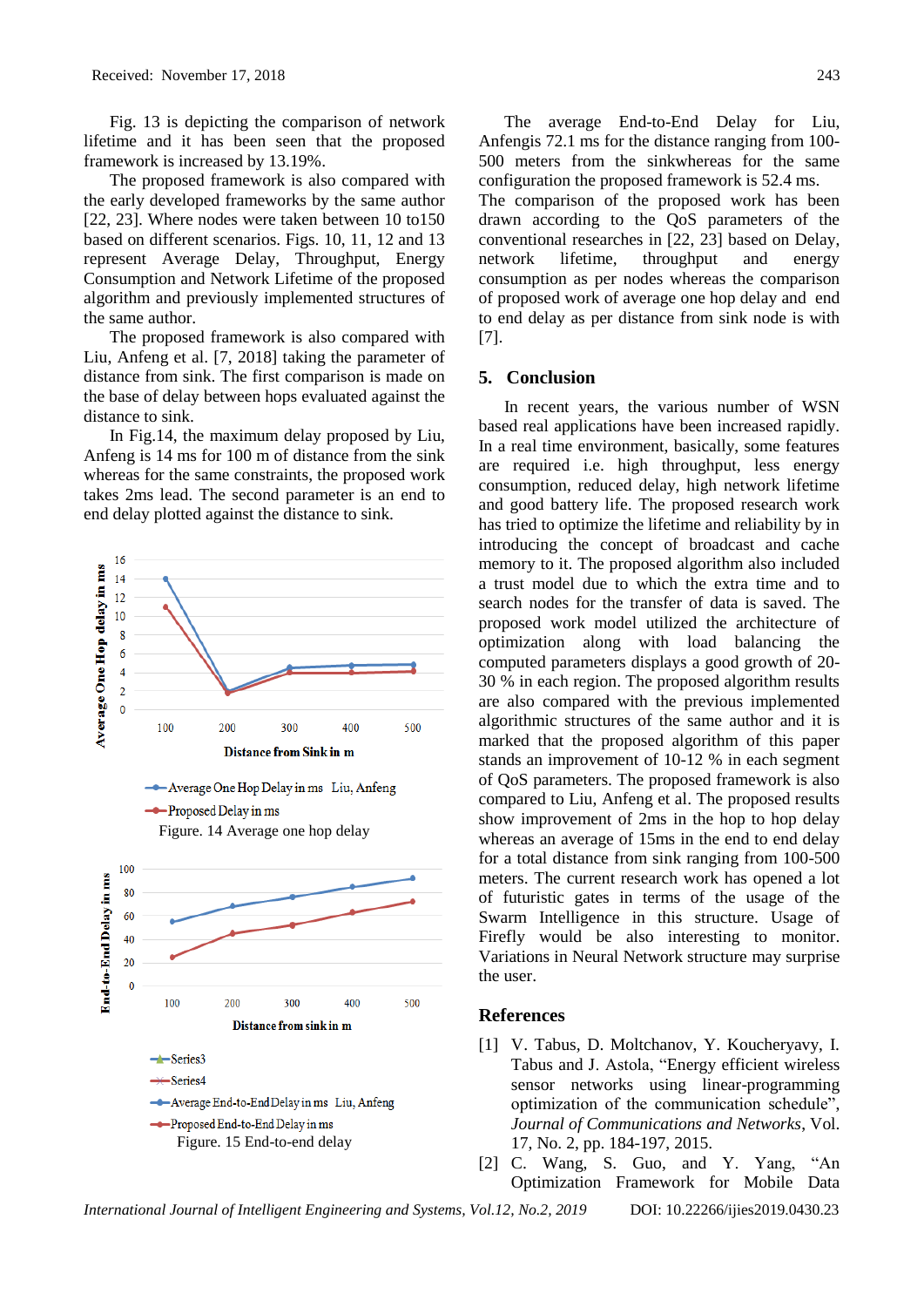Collection in Energy-Harvesting Wireless Sensor Networks", *IEEE Transactions on Mobile Computing*, Vol. 15, No. 12, pp. 2969- 2986, 2016.

- [3] X. Liu, W. Li, F. Han, and Y. Xie, "An Optimization Scheme of Enhanced Adaptive Dynamic Energy Consumption Based on Joint Network-Channel Coding in WSNs", *IEEE Sensors Journal*, Vol. 17, No. 18, pp. 6119- 6128, 2017.
- [4] O. Demigha, W. Hidouci, and T. Ahmed, "A Novel BILP Model for Energy Optimization Under Data Precision Constraints in Wireless Sensor Networks", *IEEE Communications Letters*, Vol. 18, No. 12, pp. 2185-2188, 2014.
- [5] B. Li, H. Li, W. Wang, Q. Yin, and H. Liu, "Performance Analysis and Optimization for Energy-Efficient Cooperative Transmission in Random Wireless Sensor Network", *IEEE Transactions on Wireless Communications*, Vol. 12, No. 9, pp. 4647-4657, 2013.
- [6] M. Kumar, R. Tripathi, and S. Tiwari, "Critical data real-time routing in industrial wireless sensor networks", *IET Wireless Sensor Systems*, Vol. 6, No. 4, pp. 144-150, 8 2016.
- [7] A. Liu, M. Huang, M. Zhao, and T. Wang, "A Smart High-Speed Backbone Path Construction Approach for Energy and Delay Optimization in WSNs", *IEEE Access*, Vol. 6, pp. 13836- 13854, 2018.
- [8] X. Zhang, F. Yan, C. Li, and Q. Ding, "Coverage Efficiency-Based Broadcast Protocol for Asynchronous Wireless Sensor Networks", *IEEE Wireless Communications Letters*, Vol. 5, No. 1, pp. 76-79, 2016.
- [9] J. Jiang, G. Han, F. Wang, L. Shu, and M. Guizani, "An Efficient Distributed Trust Model for Wireless Sensor Networks", *IEEE Transactions on Parallel and Distributed Systems*, Vol. 26, No. 5, pp. 1228-1237, 2015.
- [10] J. Jiang, G. Han, L. Shu, S. Chan, and K. Wang, "A Trust Model Based on Cloud Theory in Underwater Acoustic Sensor Networks", *IEEE Transactions on Industrial Informatics*, Vol. 13, No. 1, pp. 342-350, 2017.
- [11] V. K. Verma, "Pheromone and Path Length Factor-Based Trustworthiness Estimations in Heterogeneous Wireless Sensor Networks", *IEEE Sensors Journal*, Vol. 17, No. 1, pp. 215- 220, 2017.
- [12] M. Zhao, Y. Yang, and C. Wang, "Mobile Data Gathering with Load Balanced Clustering and Dual Data Uploading in Wireless Sensor Networks", *IEEE Transactions on Mobile Computing*, Vol. 14, No. 4, pp. 770-785, 2015.
- [13] S. Li, S. Zhao, X. Wang, K. Zhang, and L. Li, "Adaptive and Secure Load-Balancing Routing Protocol for Service-Oriented Wireless Sensor Networks", *IEEE Systems Journal*, Vol. 8, No. 3, pp. 858-867, 2014.
- [14] X. Zhang, X. Jia, and F. Yan, "Dynamic Delegation-Based Efficient Broadcast Protocol for Asynchronous Wireless Sensor Networks", *IEEE Communications Letters*, Vol. 20, No. 6, pp. 1195-1198, 2016.
- [15] F. Dobslaw, T. Zhang, and M. Gidlund, "Endto-End Reliability-Aware Scheduling for Wireless Sensor Networks", *IEEE Transactions on Industrial Informatics*, Vol. 12, No. 2, pp. 758-767, 2016.
- [16] X. Liu, N. Xiong, W. Li, and Y. Xie, "An Optimization Scheme of Adaptive Dynamic Energy Consumption Based on Joint Network-Channel Coding in Wireless Sensor Networks", *IEEE Sensors Journal*, Vol. 15, No. 9, pp. 5158-5168, 2015.
- [17] Y. Li, C. S. Chen, Y. Song, Z. Wang, and Y. Sun, "Enhancing Real-Time Delivery in Wireless Sensor Networks With Two-Hop Information", *IEEE Transactions on Industrial Informatics*, Vol. 5, No. 2, pp. 113-122, 2009.
- [18] A. E. Zonouz, L. Xing, V. M. Vokkarane, and Y. Sun, "Hybrid wireless sensor networks: A reliability, cost and energy-aware approach", *IET Wireless Sensor Systems*, Vol. 6, No. 2, pp. 42-48, 4 2016.
- [19] S. Siavoshi, Y. S. Kavian, and H. Sharif, "Load-balanced energy efficient clustering protocol for wireless sensor networks", *IET Wireless Sensor Systems*, Vol. 6, No. 3, pp. 67- 73, 2016.
- [20] S. Singh, V. K. Verma, and N. P. Pathak, "Sensors Augmentation Influence Over Trust and Reputation Models Realization for Dense Wireless Sensor Networks", *IEEE Sensors Journal*, Vol. 15, No. 11, pp. 6248-6254, 2015.
- [21] C. Chen, S. C. Mukhopadhyay, C. Chuang, M. Liu, and J. Jiang, "Efficient Coverage and Connectivity Preservation With Load Balance for Wireless Sensor Networks", *IEEE Sensors Journal*, Vol. 15, No. 1, pp. 48-62, 2015.
- [22] M. Kaur and B. S. Sohi, "An Optimized Approach of Routing Enhancement Using Hybrid ABC and Cuckoo Search and Analysed by FFNN", *International Journal of Applied Engineering Research*, Vol. 13, No. 11, pp. 8913-8921, 2018.
- [23] M. Kaur and B. S. Sohi, "Comparative Analysis of Bio Inspired Optimization Techniques in Wireless Sensor Networks with GAPSO